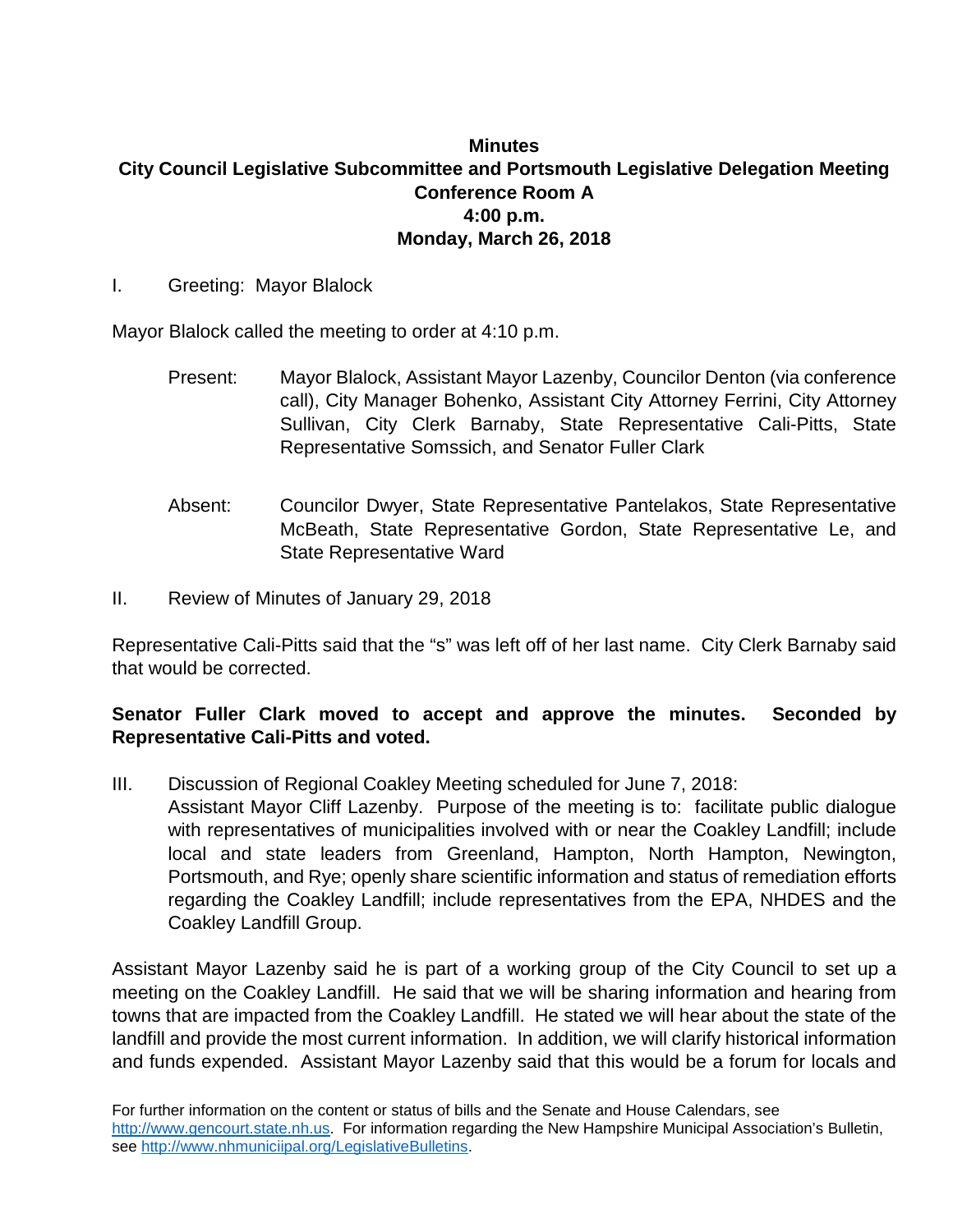state leaders to speak regarding the Coakley Landfill and indicated that they're working on securing a meeting moderator for the meeting being held on June 7<sup>th</sup>.

Senator Clark said one of the purposes was to allow enough time for questions and answers by individuals in attendance. She said she doesn't want to see the Presentation taking up too much time and suggested providing information regarding the Presentation ahead of time.

Assistant Mayor Lazenby said this is a goal we have, in general we want the meeting to be open and thorough and we may hold a different meeting with City of Portsmouth residents.

Senator Clark said there needs to be a clear explanation of what the meeting would include such as questions and answers.

Representative Cali-Pitts said the main purpose of the meeting is to put it all on the table so that we are all on the same page. She said we need to hear the same things at the same time. She indicated that there is also a meeting in April with the Department of Environmental Services at the Bethany Church.

Representative Somssich thanked Assistant Mayor Lazenby for organizing the meeting and said many people have many questions that need answers. He stated that there needs to be written materials ahead of time for people to review.

Assistant Mayor Lazenby said maybe some residents of towns could work with their selectmen on a list of questions ahead of time.

Mayor Blalock said he is excited because the meeting will take on a life of its own organically.

City Attorney Sullivan spoke to the number of agencies and individuals that have responded and will be attending the June  $7<sup>th</sup>$  meeting.

IV. Discussion of Mayor's testimony in opposition to HB 1766, Coakley Remediation bill, before the Senate Energy and Natural Resources Committee: Mayor Blalock, Committee and Delegates, including a discussion with City Attorney Robert P. Sullivan regarding the March 9, 2018 letter from Thomas J. Donovan, Director of Charitable Trusts, Office of the Attorney General and the issue of separation of powers.

Mayor Blalock said the City Council has asked him to testify in front of the Committee to the legal aspects of the impact of the bill. He said he is testifying to the consent decrees.

City Attorney Sullivan explained in detail the consent decrees and what was directed to be done and it is a plan that is followed today. He said the bill would violate the parties from following the consent decrees and the Legislature would overrule the Department of Environmental Services and the Department of Environmental Protection Agency. He said if the Legislature

For further information on the content or status of bills and the Senate and House Calendars, see [http://www.gencourt.state.nh.us.](http://www.gencourt.state.nh.us/) For information regarding the New Hampshire Municipal Association's Bulletin, see [http://www.nhmuniciipal.org/LegislativeBulletins.](http://www.nhmuniciipal.org/LegislativeBulletins)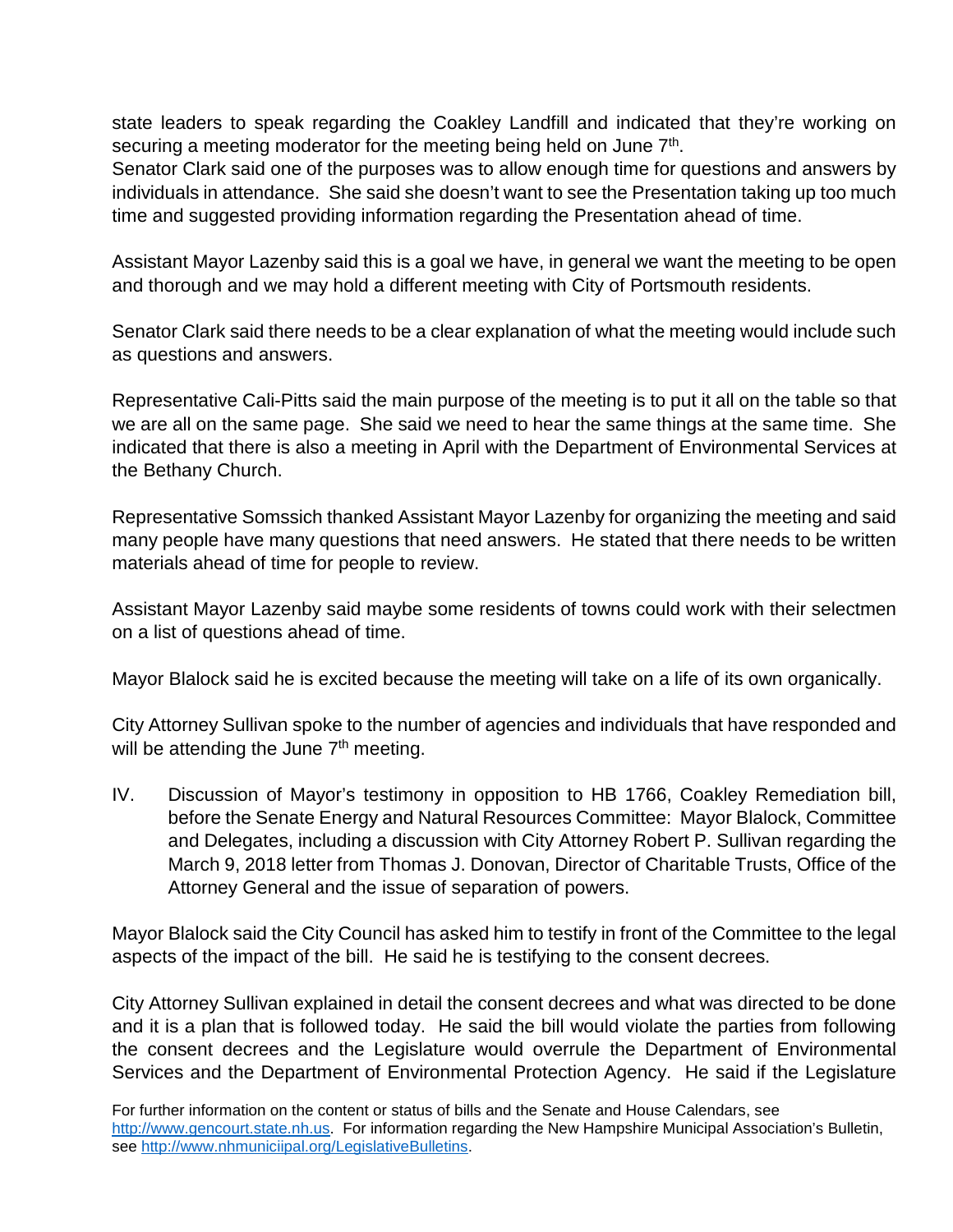orders something that costs money, in accordance with the Constitution, it is to provide the money.

Representative Somssich said the Attorney General's office does not feel they will have jurisdiction. He asked what the legal status of the Coakley Landfill Group is.

City Attorney Sullivan said it is a voluntary association with everyone that had to remediate the landfill and the group is not a company or a corporation. He said it was formed based on the guidance from the Environmental Protection Agency back in the 1990's.

Senator Clark asked City Attorney Sullivan if he could share the directives from the Environmental Protection Agency to the Coakley Landfill Group and the role of representing the municipality and the charge from the Environmental Protection Agency.

Representative Cali-Pitts said there was a directive made on how to treat the water and that has not been done.

City Attorney Sullivan said in the 1990's at that time it was on a super fund list and no one knew exactly what would happen and resulted in the bringing together of towns and cities to build a pump and treat system. He explained that the benzene numbers went down and the Environmental Protection Agency issued an explanation that they changed the remedy that they would no longer need to build a pump and treat system.

Representative Cali-Pitts stated that could be amended.

City Manager Bohenko said HB 1766 hearing by the Senate will be held on April 3rd. He said all 22 super fund sites should be looked at.

Senator Clark said the Environmental Protection Agency will offer whether this has happened at any other super fund site.

City Manager Bohenko said Mayor Blalock will speak to the legal matters and he would like to have the Senate Counsel present at the hearing. Senator Clark said she would ask for that. She stated that the Coakley Landfill site will be monitored going forward.

City Manager Bohenko spoke regarding the bedrock testing that we will be doing at the landfill. Senator Clark said that they will be looking at wells North, South and East of the site. City Manager Bohenko recommended that they look at the interim study.

Mayor Blalock said the City Council asked him to testify to the legal aspects of the Coakley Landfill. He said if we knew that there is something that can be done to clean the water, he would always be in favor of that.

For further information on the content or status of bills and the Senate and House Calendars, see [http://www.gencourt.state.nh.us.](http://www.gencourt.state.nh.us/) For information regarding the New Hampshire Municipal Association's Bulletin, see [http://www.nhmuniciipal.org/LegislativeBulletins.](http://www.nhmuniciipal.org/LegislativeBulletins)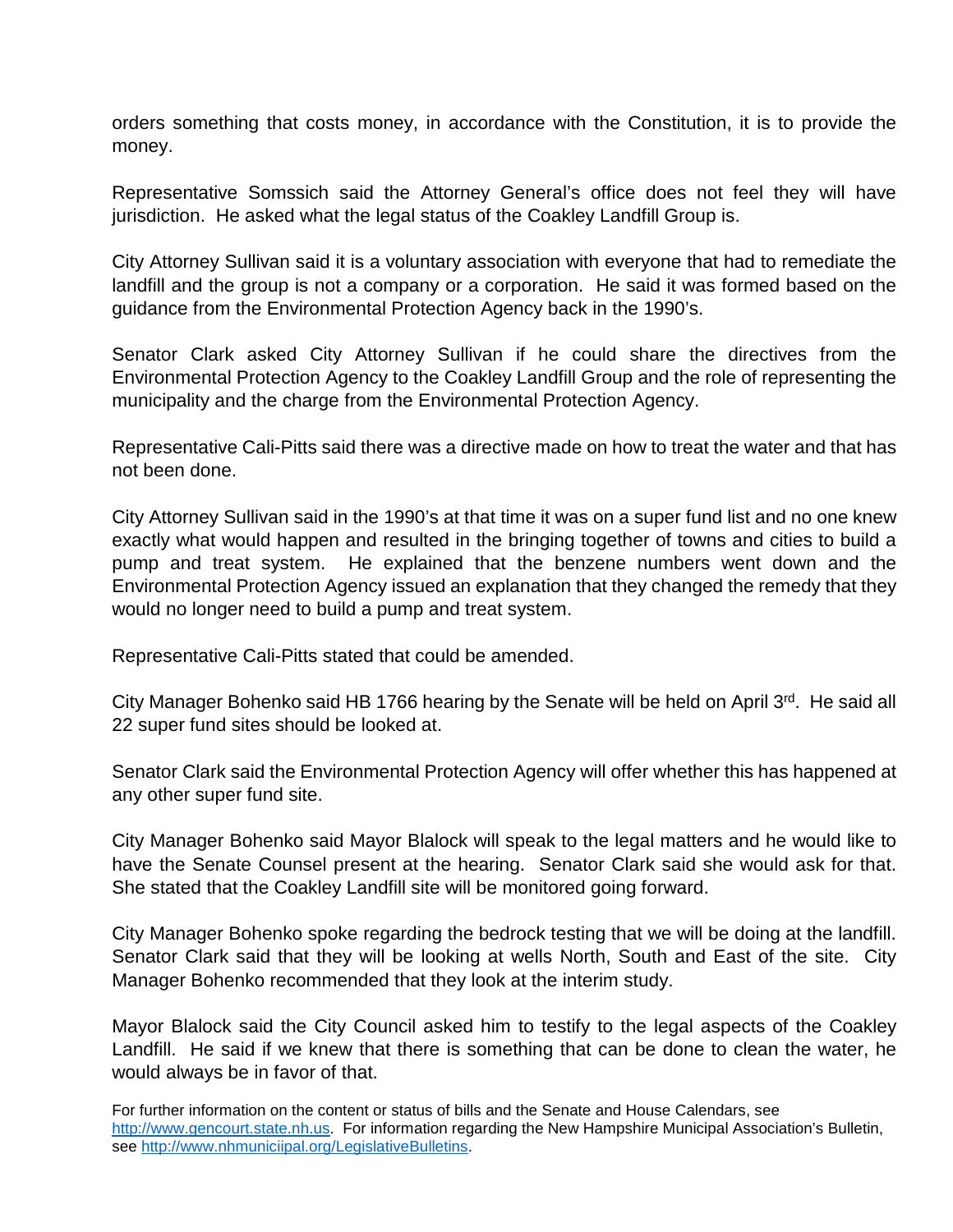Senator Clark said the science around the contaminants are arising and it is not even clear if the pump and treat system could treat the water.

V. Update on bills of interest to the City: General Discussion with the Committee and Delegates. This Agenda is published before the conclusion of the current House and Senate Sessions and publication of the Senate and House Calendars. An updated bill list will be provided at the meeting.

For updated status of bills and the Senate and House Calendars, see: [http://www.gencourt.state.nh.us.](http://www.gencourt.state.nh.us/) For information regarding the New Hampshire Municipal Association's Bulletin, see: [http://www.nhmunicipal.org/LegislativeBulletins.](http://www.nhmunicipal.org/LegislativeBulletins)

City Manager Bohenko indicated that HB 1609 – Hotel Occupancy Surcharge, died. He said that this would be a good tax to help communities.

Senator Clark said the Legislature does not want to give any authority to local communities. She said anything that helps businesses with taxes the Legislature would support. She said you need to look at how you can determine the make-up of the bill. She said the City should weigh in on the Medicare expansion.

Representative Somssich said the House just passed the Family Medical Leave Act amendment. He said that this will create a hole in the next years budgets that they will need to make up.

Councilor Denton asked about what the difference in the votes for HB 1609. Representative Cali-Pitts said 30 votes. She recommended bringing that bill forward next year for consideration.

Assistant City Attorney Ferrini reported that HB 1802 was defeated regarding Donor towns send excess SWEPT to general fund. She spoke to the Right-to-Know bills and said those are something that is always tracked. She spoke to the HB 1673 regarding lower interest rate on tax delinquencies and that Tax Collector Benvenuti and Finance Director Belanger testified and written testimony was submitted on behalf of the NH Tax Collector's Association and City respectively. City Manager Bohenko spoke against the bill stating it would drop the rate to 6%. Assistant City Attorney Ferrini reported that HB 579 the Semi-trailer registration was killed today.

Councilor Denton said he supports SB 446 – Net energy metering and would like the City to support it and advised that the NH Municipal Association supports it as well.